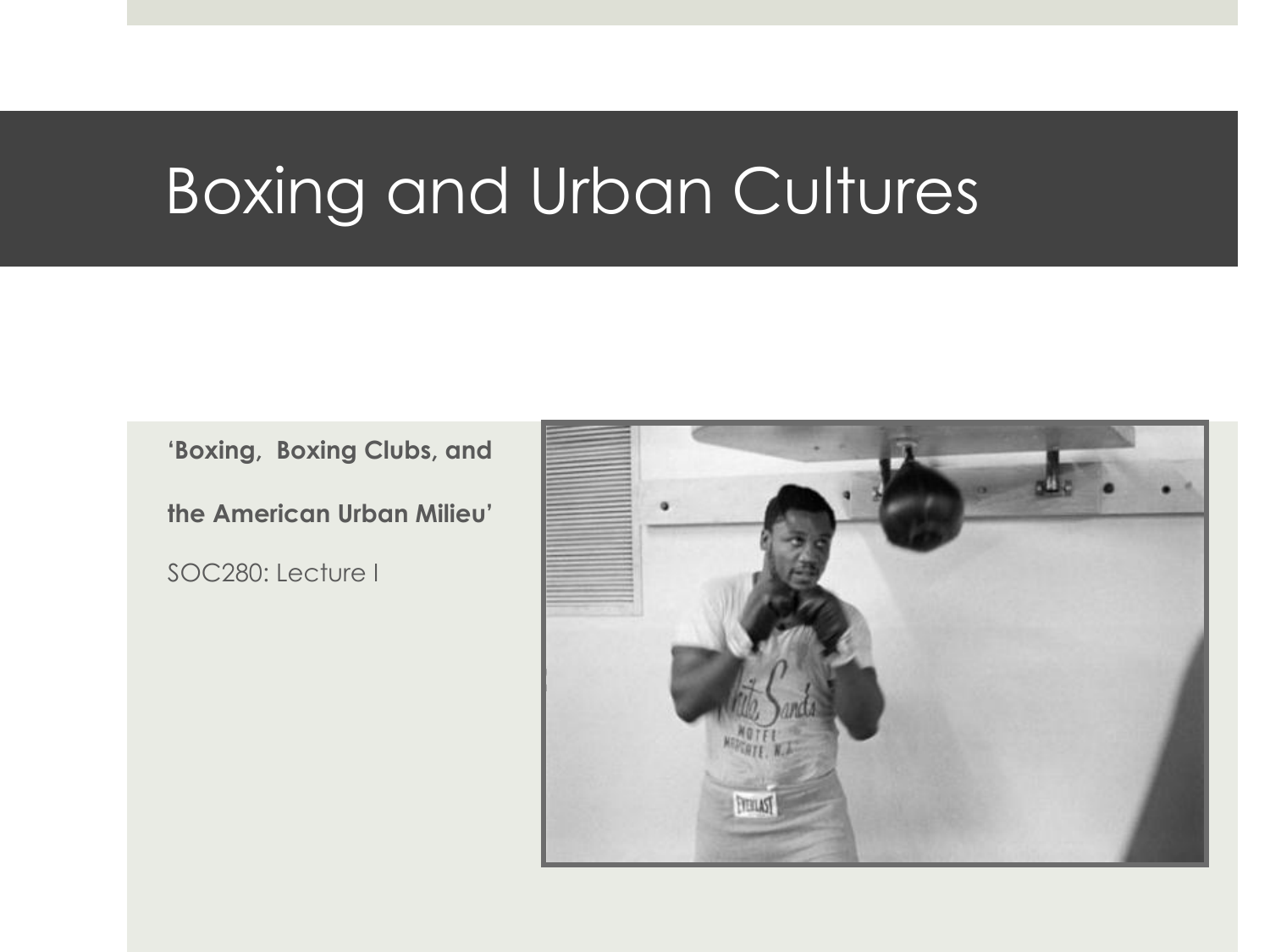### Core Themes of the Course

- **E** Boxing as a 'blood sport': ethics, violence, exploitation
- **E** Boxing as work/craft: class-dimensions and economics
- **E** Boxing as a reflexive sociocultural practice: nexus of cooperation, antagonism and symbolic struggles
- $\Box$  Boxing as a window, reflection, and critique of ghettoization
- **E** Boxing Clubs as sites of sociocultural identity formation, (re)production, domination, and resistance
- $\Box$  Boxing Clubs as dialectical sites of egalitarianism and hyperethnoracialization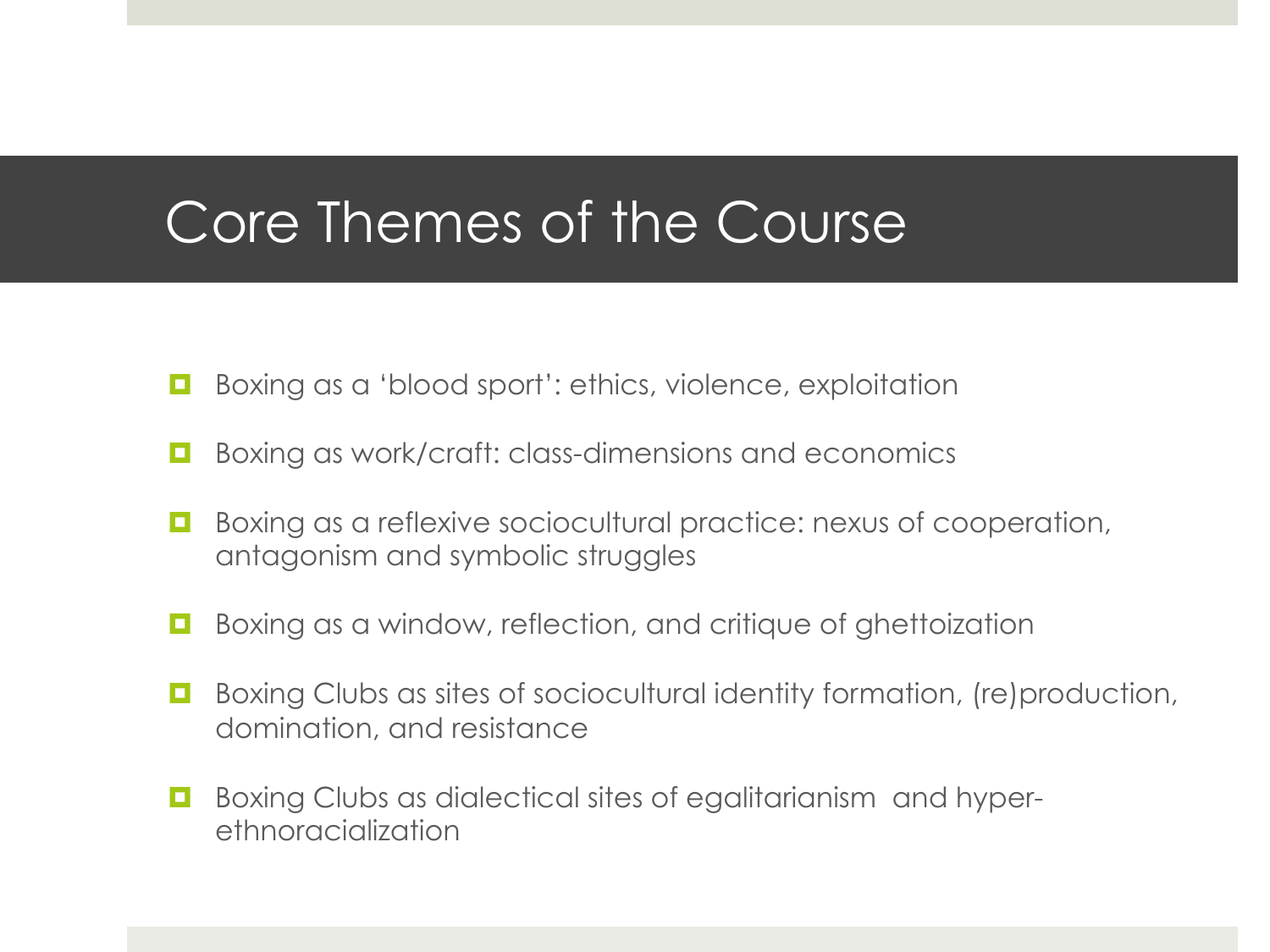## Boxing in the US Context

- $\Box$  Professional boxing may not be an exclusively urban sport, but, at least in the US, it is has been a quintessentially urban one.
- $\Box$  US-based boxing clubs are not merely physical places typically located within cities.
- $\Box$  More fundamentally, boxing clubs in the US constitute part of a physically precarious but historical and socioeconomically durable landscape of deprivation, disrespect, and disorder commonly known as 'the ghetto' or, more locally, 'the hood'.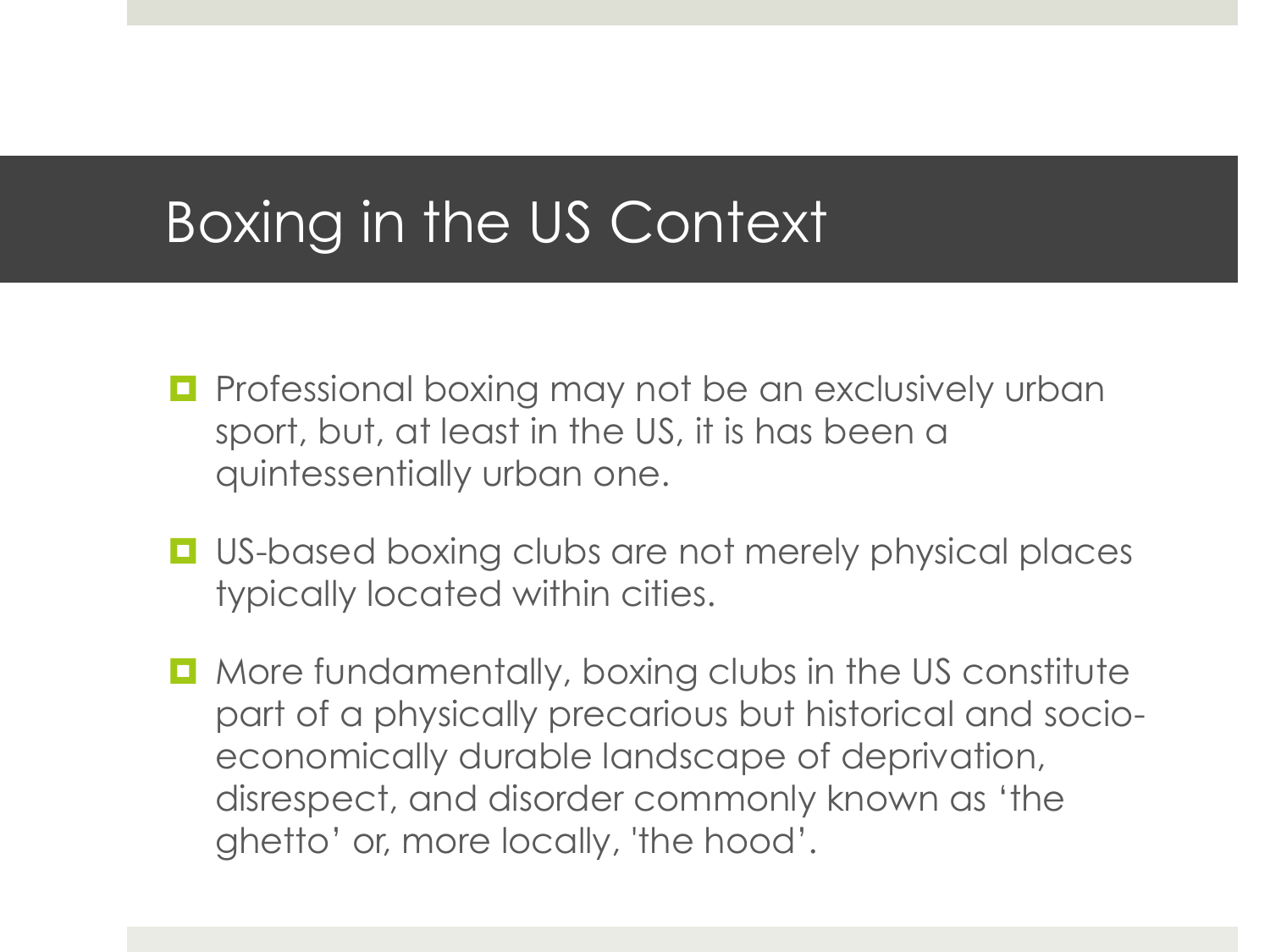### Boxing and 'the hood'

- $\Box$  Given the distinctly urban inflection of US boxing, one needs to understand how the attitudes and choices of urban boxers intersect with the larger forces and constraints that define 'the hood' and inform the culture of boxing in America.
- $\blacksquare$  And yet it must be emphasized that boxers are never merely urban cultural dopes, to paraphrase Goffman. Boxing gyms and gym cultures are parasitic on but also reflexively distinct from urban cultural norms and forms.
- $\blacksquare$  'This ain't no ghetto up in here!' Coach Edgar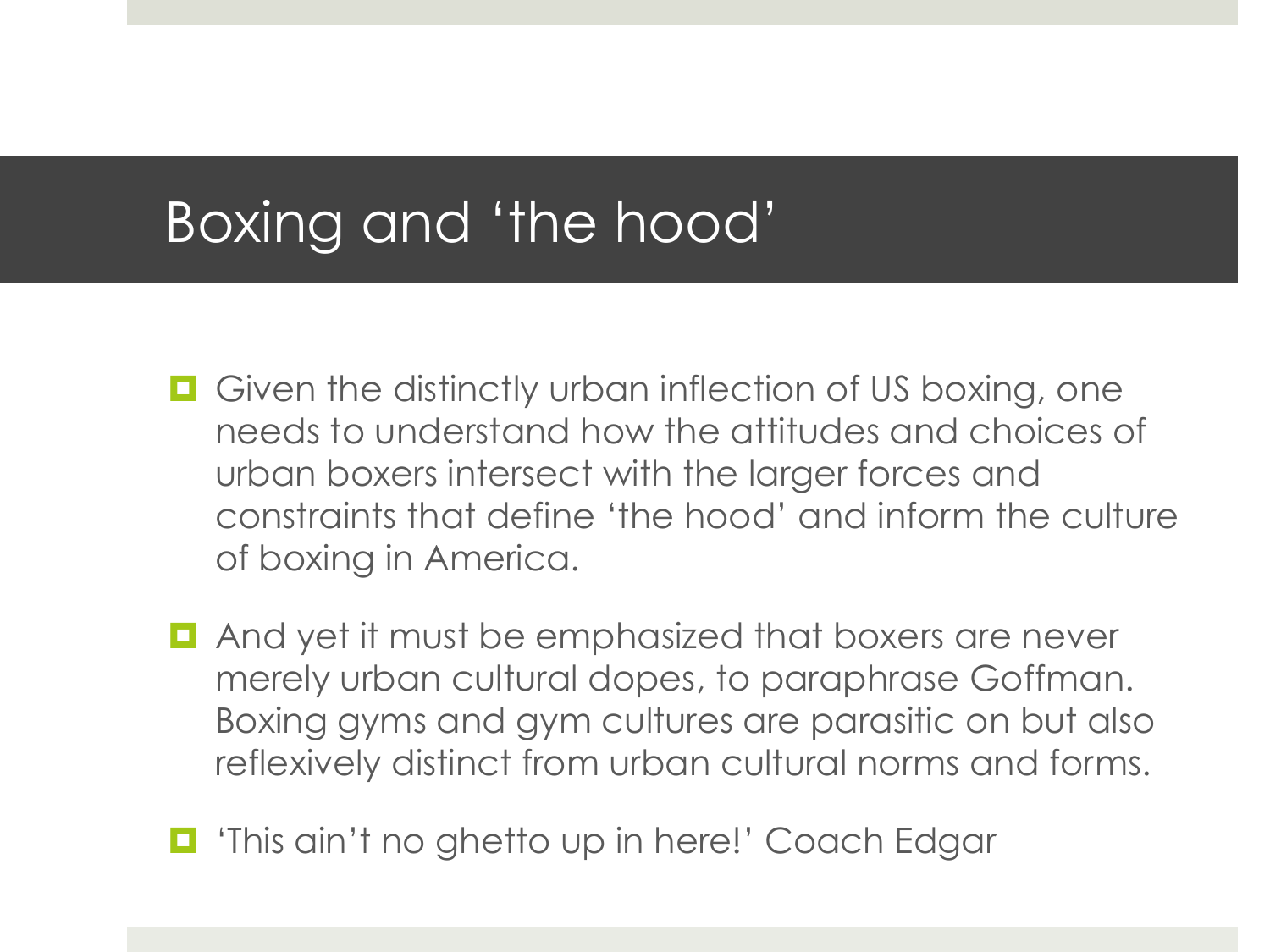From the inside out: A participant-observer ethnography of an urban boxing gym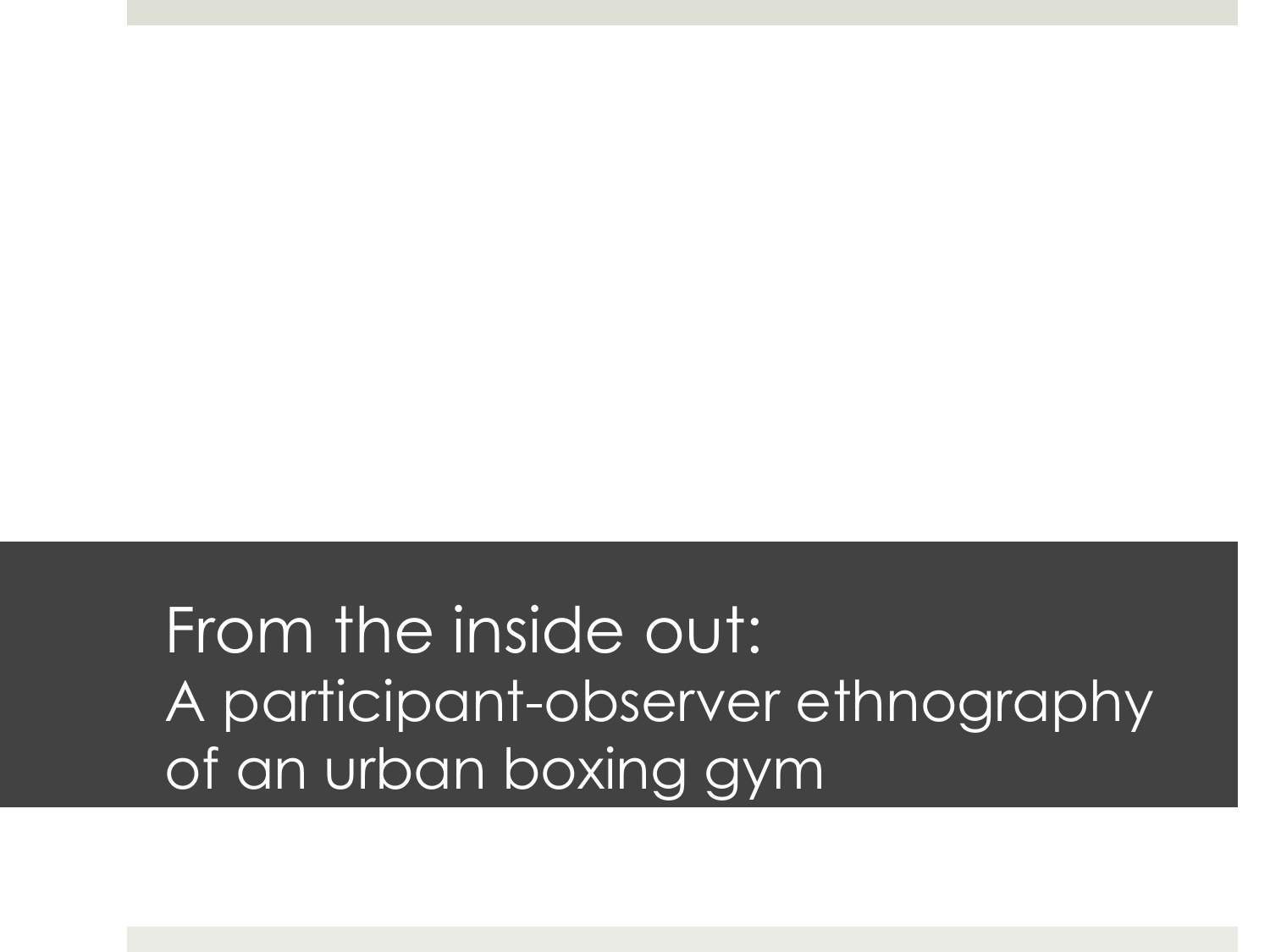#### Lessons Learned in the Gym

- $\blacksquare$  'Structural violence' (Farmer) and the 'damaged life' (Adorno) in the American urban milieu: repeated exposure to structural violence creates a habitus of disrespect and disorder ingrained in ghetto residents' mental and physical perceptual schemes.
- **E** Emergence of the 'new American ghetto' (Vergara): today's ghettos are sites of social anomie in which urban boxing clubs are remnants of earlier ghetto forms.
- $\Box$  From institutional ghettos to jobless ghettos (Wilson): from neighborhoods to 'hoods' of economic dislocation.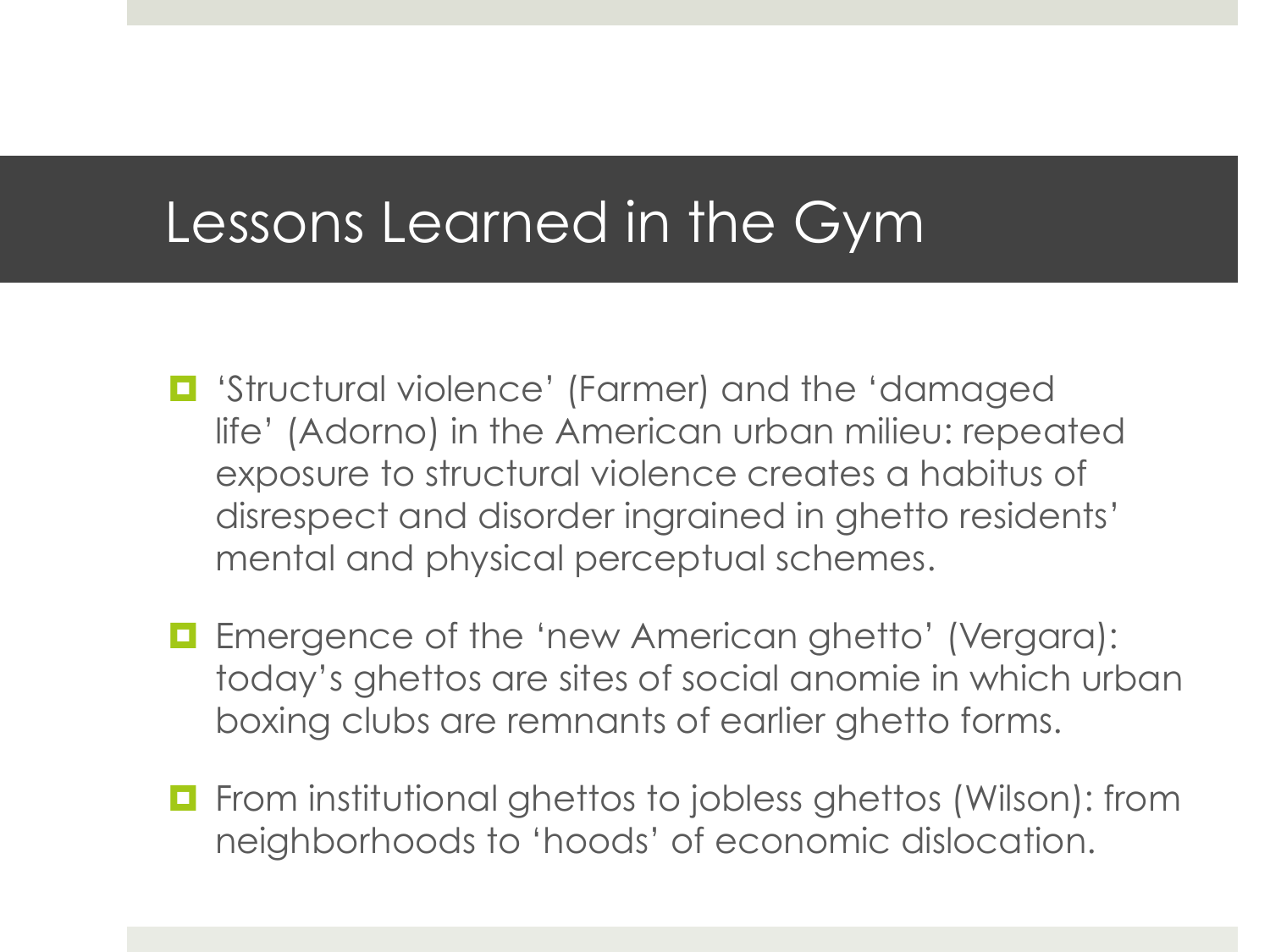#### Boxing, Disrespect, and Social Recognition in the American Urban Milieu

- $\blacksquare$  The unique self-understandings of individual boxers can neither be separated from nor reduced to the urban milieu in which professional boxing in the US is embedded.
- $\Box$  Culturally speaking, to be a boxer in such places is to engage in a **reflexive** mode of recognizing and being recognized within a milieu of profound scarcity, violence, and disrespect.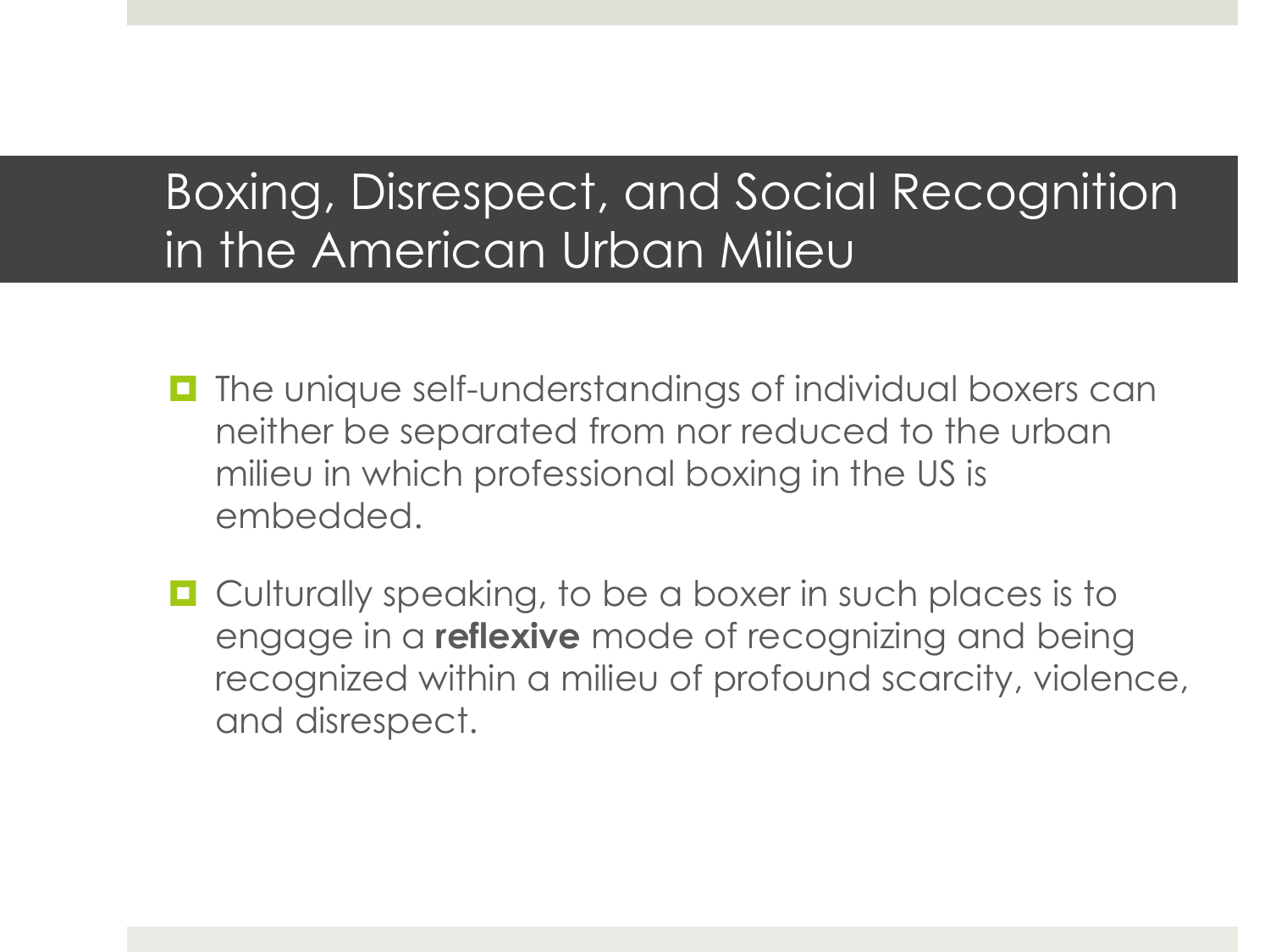# **Observations**

- ! Boxing in US urban settings has little to do with **physical violence** or even so-called cultures of violence.
- ! American boxers take up a **highly reflexive relationship** to the durable but elusive constraints tacitly imposed by the force of structural violence in their own urban milieu and opt to pursue a different path in constituting their identities.
- $\Box$  In opting to become boxers, individuals are undoubtedly churned, as it were, in accordance with the **economic logic** of the sport. But their self-understandings and identities as professional boxers are not reducible to that economic logic.